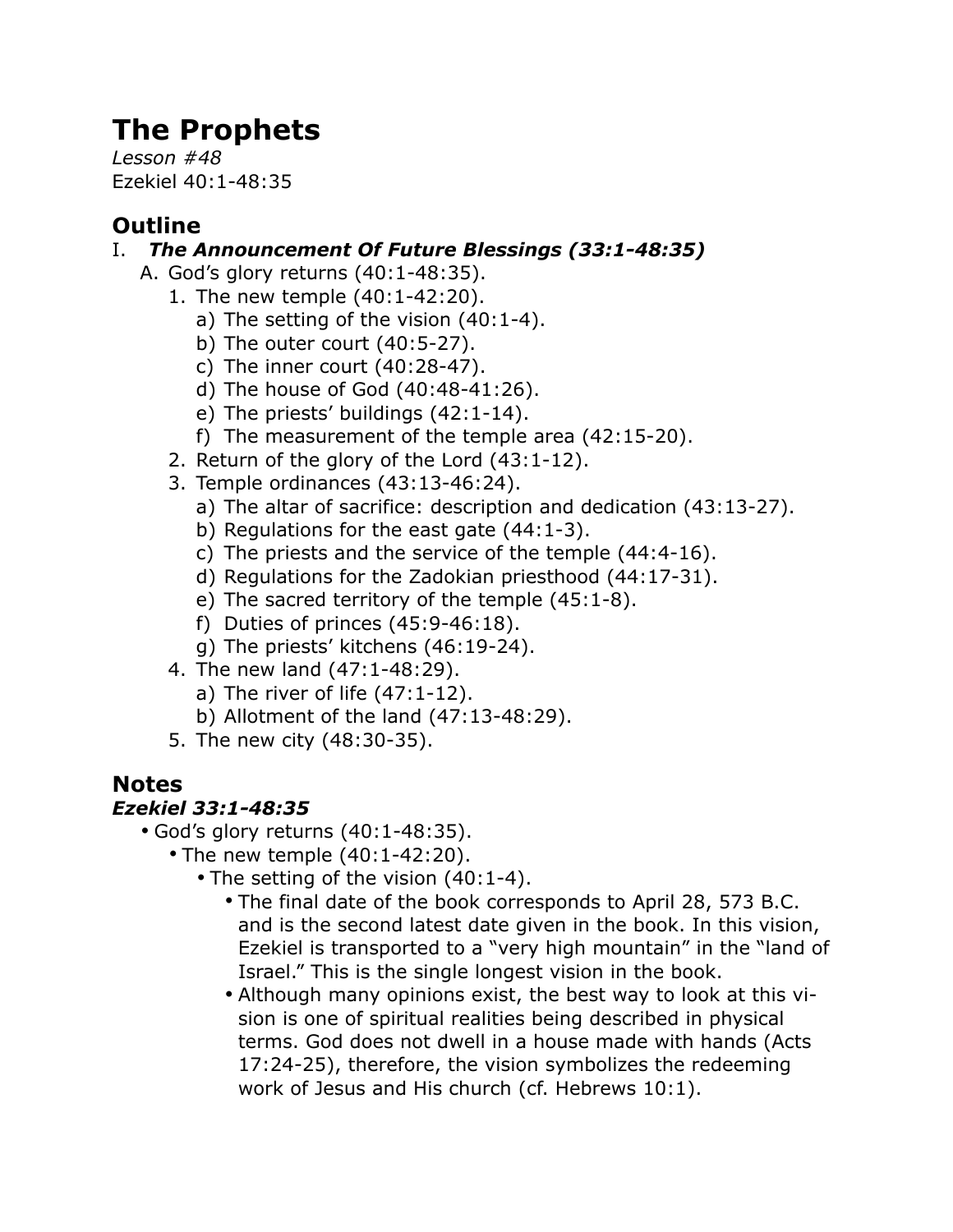- There were no exact measurements given of the temple in Haggai and Zechariah's time, indicating that the "temple" was symbolic (cf. Haggai 2:9; Zechariah 4:10). Furthermore, when the foundation of that temple was laid, those who were older and had seen Solomon's temple wept (Ezra 3:12), demonstrating that it did not have the grandeur of Ezekiel's temple.
- One wonders why Ezekiel gives such exact details of the city and the temple. The details, however, underscore several truths. First, they underscore the reality and definiteness of the future city and temple. Second, they depict the order that prevails in God's kingdom (cf. 1 Corinthians 14:40). Third, they force the conclusion that in God's kingdom everything is arranged by divine directive (cf. Exodus 25:40). Fourth, they signal the inauguration of a New Covenant. The Old Covenant commenced with details of worship and structure; similar details signal the New Covenant as well.
- The outer court (40:5-27).
	- The Hebrew word for "wall" here always denotes a city fortification wall in the Old Testament. The wall suggests that it was built primarily to mark boundaries and control access rather than provide protection.
	- The decorations are reminiscent of Solomon's temple (1 Kings 6:29, 32, 35; 7:36) and symbolically represent blessing (cf. Psalm 92:12).
- The inner court (40:28-47).
	- The presence of a substantial entryway to the temple proper, and the greater height is meant to convey a sense that the temple holiness is to be revered and guarded carefully.
	- The burnt offering was made primarily as an act of contrite devotion and self-surrender. Sin offerings were offered primarily to decontaminate the temple and its furnishings from defilement and maintain its holiness. Guilt offerings were primarily designed to appease the consciences of worshipers who had sinned against God or their neighbors.
	- Inside the northern and eastern inner gates were rooms for the priests of the sons of Zadok. They were the only ones of the Levitical priesthood permitted to minister directly to the Lord.
- The house of God (40:48-41:26).
	- The measurements of the outer porch, then the outer sanctuary, then the inner sanctuary demonstrate an increasing measure of protection around each area because of their increasing degree of sanctity.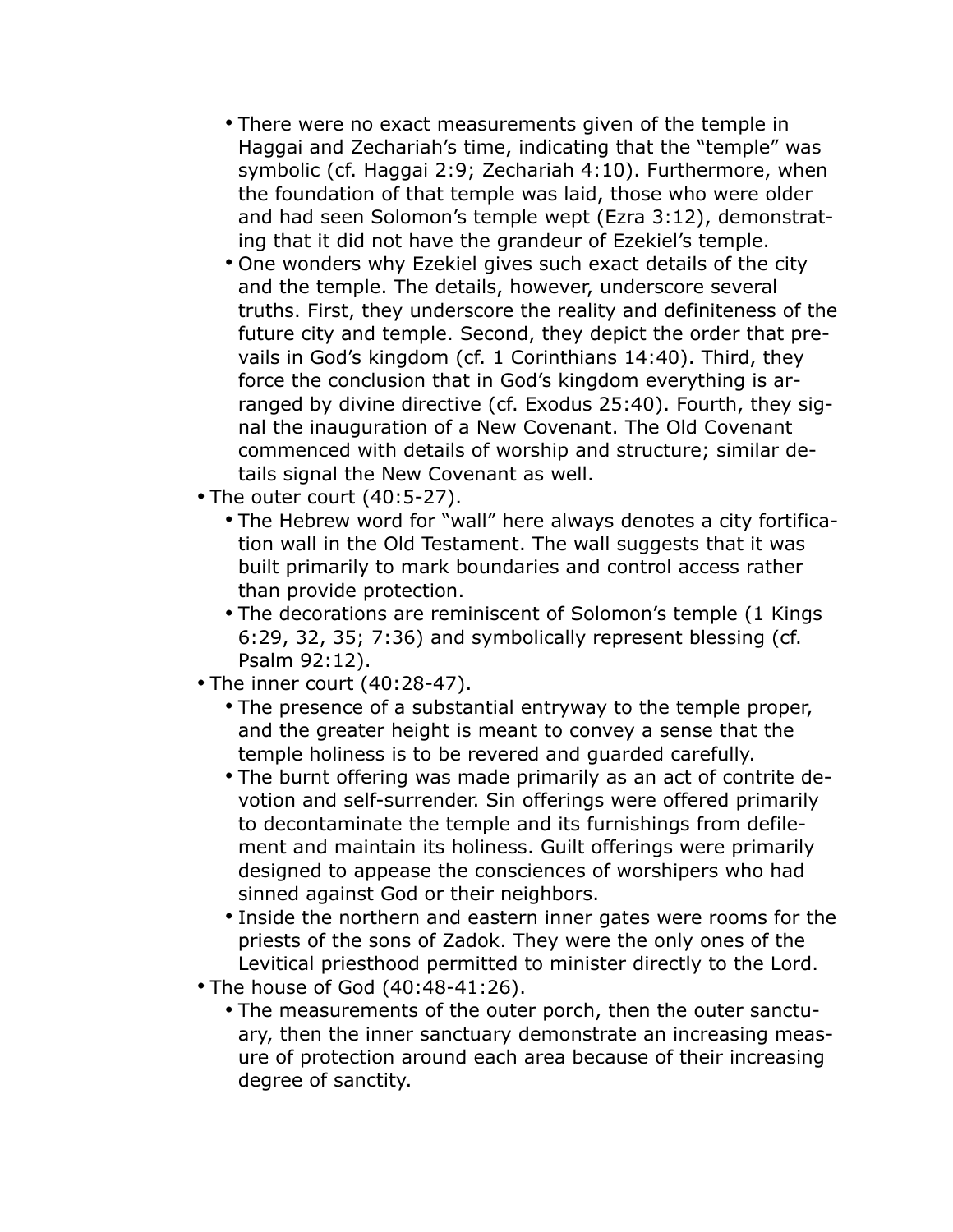- The measurements of the outer and inner areas are identical to Solomon's temple (1 Kings 6:2, 17). The measurements are precise, indicating that we too must build according to the pattern (43:10-11; cf. Hebrews 8:5).
- The priests' buildings (42:1-14).
	- There were two buildings in the outer court just outside the inner court, one on the north and one on the south.
	- The southern building was similar to the northern building in every facet, providing perfect symmetry, which was a hallmark of the overall design.
	- These two buildings provided a holy place where the ministering Zadokian priests could eat the holy offerings and change from their holy ministering garments to everyday clothes. The priests were to eat portions of the grain offerings, the sin offerings, and the guilt offerings.
- The measurement of the temple area (42:15-20).
	- The divine messenger brought Ezekiel outside the entire temple complex through the east gate. Ezekiel was shown the vast area that would be set aside for the sanctuary.
	- It measured 500 reeds (or rods) square, almost a square mile. This large area provided a separation space between the holy (the temple complex and its worship) and the common (or profane) terrain of everyday life. Israel had frequently forgotten to make this distinction in her past history.
- Return of the glory of the Lord (43:1-12).
	- As the Lord's glory had left in 11:23, so it now returns. The temple and its associated worship are emblematic of Christ's church, frequently represented in the New Testament under the metaphor of a temple. It was comparable to Solomon's temple in its symmetry, beauty and firmness; its orderly worship; and to the manifestation it had of divine presence.
	- As far as all the specifics of the temple are concerned, the promise is made to them in terms in which they could understand. The people would be blessed when they returned from captivity, but its ultimate fulfillment would be in the future. Isaiah issued his prophecies in the same manner.
	- Under the Mosaic covenant, God had been enthroned above the cherubim on the ark, but under the time of the New Covenant, the entire temple proper (the church) serves as God's dwelling place, not simply the ark of the covenant. Of course, there is no need for a temple in the New Jerusalem (Revelation 21:1-5, 22). The significance of this vision of God's glory was so important that the Lord Himself interpreted it to Ezekiel.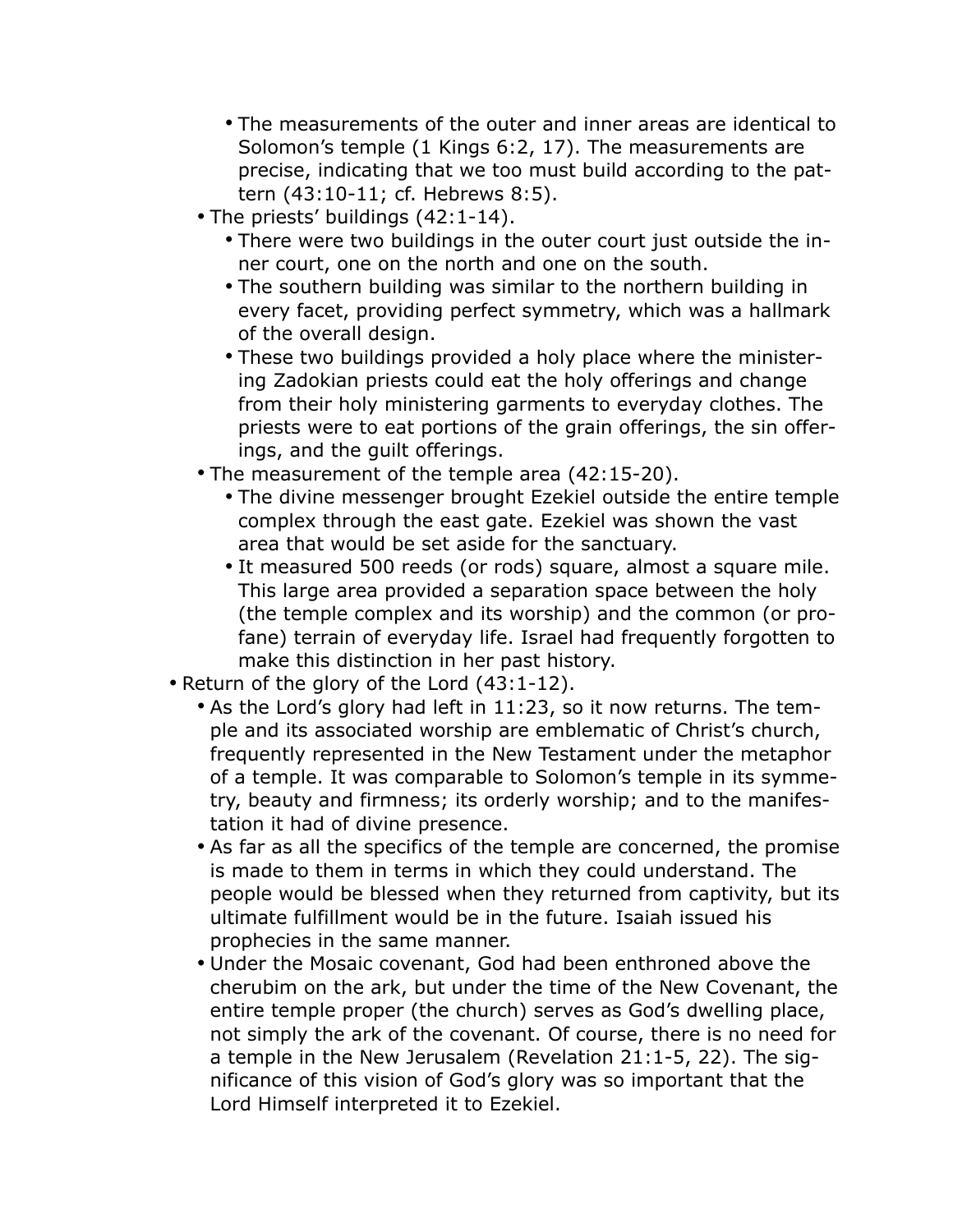- Since Christ fulfilled the Old Testament types (sacrifices, priesthood, etc.), why should they be reinstituted and practiced for a 1,000 years like Premillennialists claim?
- Temple ordinances (43:13-46:24).
	- The altar of sacrifice: description and dedication (43:13-27).
		- Although several matters change with the New Covenant of peace, atoning sacrifice is as much an essential part of this renewed relationship as it was under the Mosaic system.
		- The detailed description of the altar underscores again the high importance God attaches to His relationship with His people.
		- Cleansing was needed because everything associated with humankind partakes of sin and needs to be cleansed, especially if it is to be used in the worship of the Lord. A similar cleansing and dedication took place with the altar of sacrifice of the tabernacle (Exodus 29:36-37; Leviticus 8:14-17) and the altar of Solomon's temple (2 Chronicles 7:9).
		- Zadok was put in the place of Abiathar, by Solomon (1 Kings 2:35), in whose family the priesthood had continued ever since.
	- Regulations for the east gate (44:1-3).
		- The outer east gate (cf. 40:6-16) was to remain closed permanently. This was done because of reverence for the gate's special sanctity (cf. 43:1-4).
		- The "prince" is mentioned 17 times in chapters 44-48. Although the nature of this last section is highly figurative, the "prince" seems to be the Messiah (cf. 34:24; 37:25), who has a special place in the church since He purchased it with His own blood (Acts 20:28). When evaluating passages such as 45:22, one must remember Ezekiel's use of figurative language. The physical territory cannot be literal, so neither can the animal sacrifices; they both refer to the Messianic period. The "prince" foretells the combination of the offices of king and priest.
	- The priests and the service of the temple (44:4-16).
		- Ezekiel was brought again to see the Lord's glory filling the temple, and his immediate response was reverence and awe as he fell prostrate in worship.
		- There must be a change of heart toward the Lord and His ways, a true circumcising of the hardness of the heart's foreskin (cf. Romans 2:28-29). This was necessary for both Israelites and foreigners if they were to enter into a proper relationship with the Lord.
		- Limitations were placed on Levites' ministry. They would not be permitted to serve the Lord as priests nor would they be al-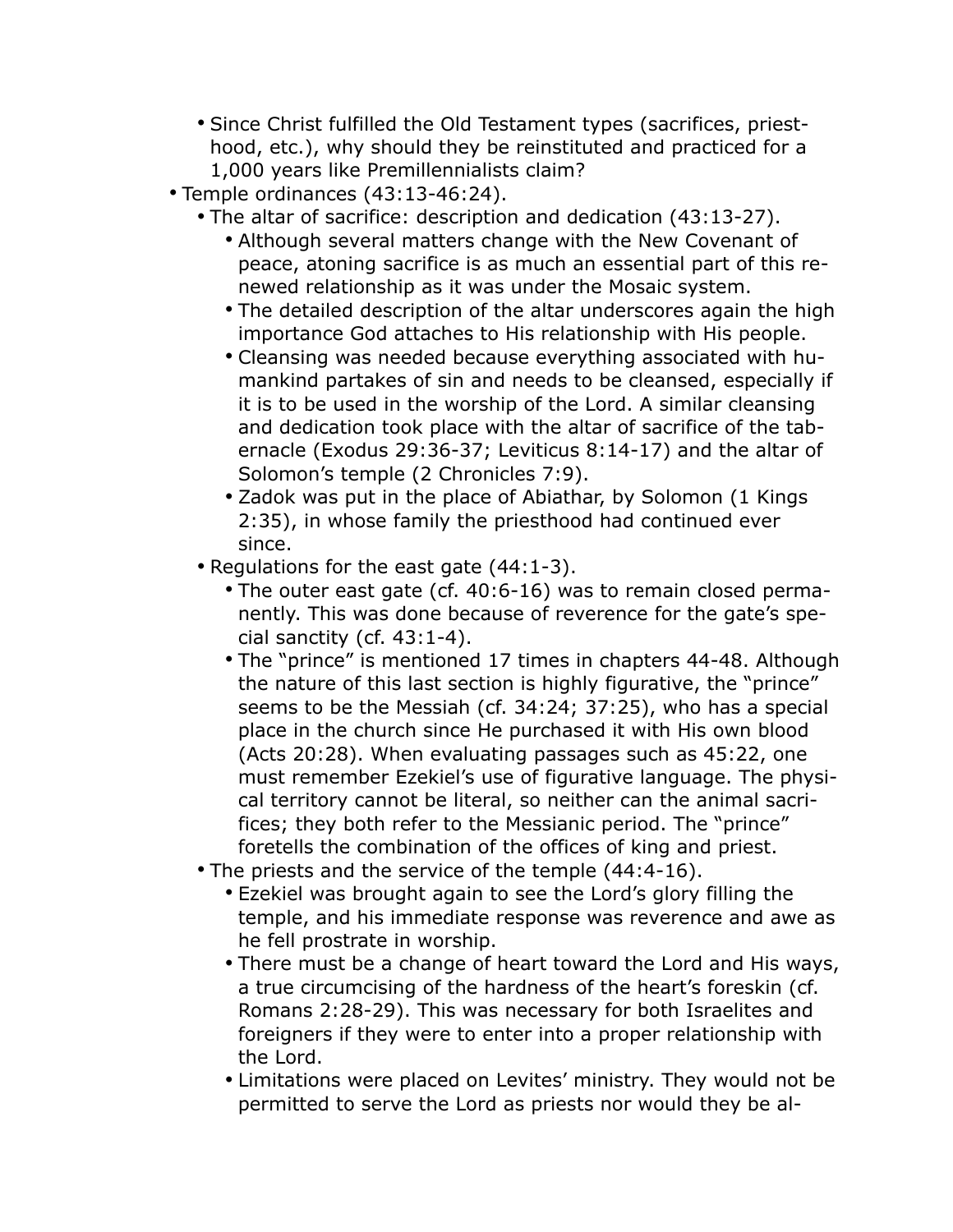lowed to come near any of the Lord's holy things, especially His most holy offerings.

- Regulations for the Zadokian priesthood (44:17-31).
	- The Zadokites alone had remained faithful to their duties in the Lord's temple when all the rest of Israel had gone away from the Lord. This emphasizes yet again the purity and holiness demanded by God.
	- Under the New Covenant, with everyone fulfilling his or her responsibility, harmony or peace would reign. Harmony before God only occurs when His people take their responsibilities before Him and one another seriously.
- The sacred territory of the temple (45:1-8).
	- The setting aside of a central sacred area or district ensured that God indeed would be their God and would dwell in their midst. He was its main inhabitant, not them, and He allowed them to live with Him.
	- Ezekiel concludes this section by declaring that Israel's leaders would no longer oppress God's people as leaders had done in the past (cf. 11:1-13; 14:1-11; 20:1-23:49; 34:1-10).
- Duties of princes (45:9-46:18).
	- The concluding verse of the preceding section implied that the leaders in Israel's past and in Ezekiel's day had seized property that was not theirs (cf. 46:18). Therefore, Ezekiel states that this kind of unrighteous conduct would not exist in the Messianic kingdom.
	- However, people living under the New Covenant would not be free of sin. Just as under Moses, God demonstrates His love for His people by providing instructions about what sacrifices to offer for what purposes in order to maintain a peaceable relationship between God and the people.
	- As is true of all the regulations, the primary point of the instructions for the feast days is the maintenance of holiness for the sanctuary and the people who worship there.
- The priests' kitchens (46:19-24).
	- Ezekiel was brought out of the inner court to the north side of the outer court. He was led to the entrance of the building that contained the rooms where the priests ate the most holy offerings and changed their garments. Here the divine messenger showed Ezekiel the place at the end of these sacred rooms where the priests would cook guilt offerings and sin offerings. Here they also baked the grain offerings and ate all the offerings.